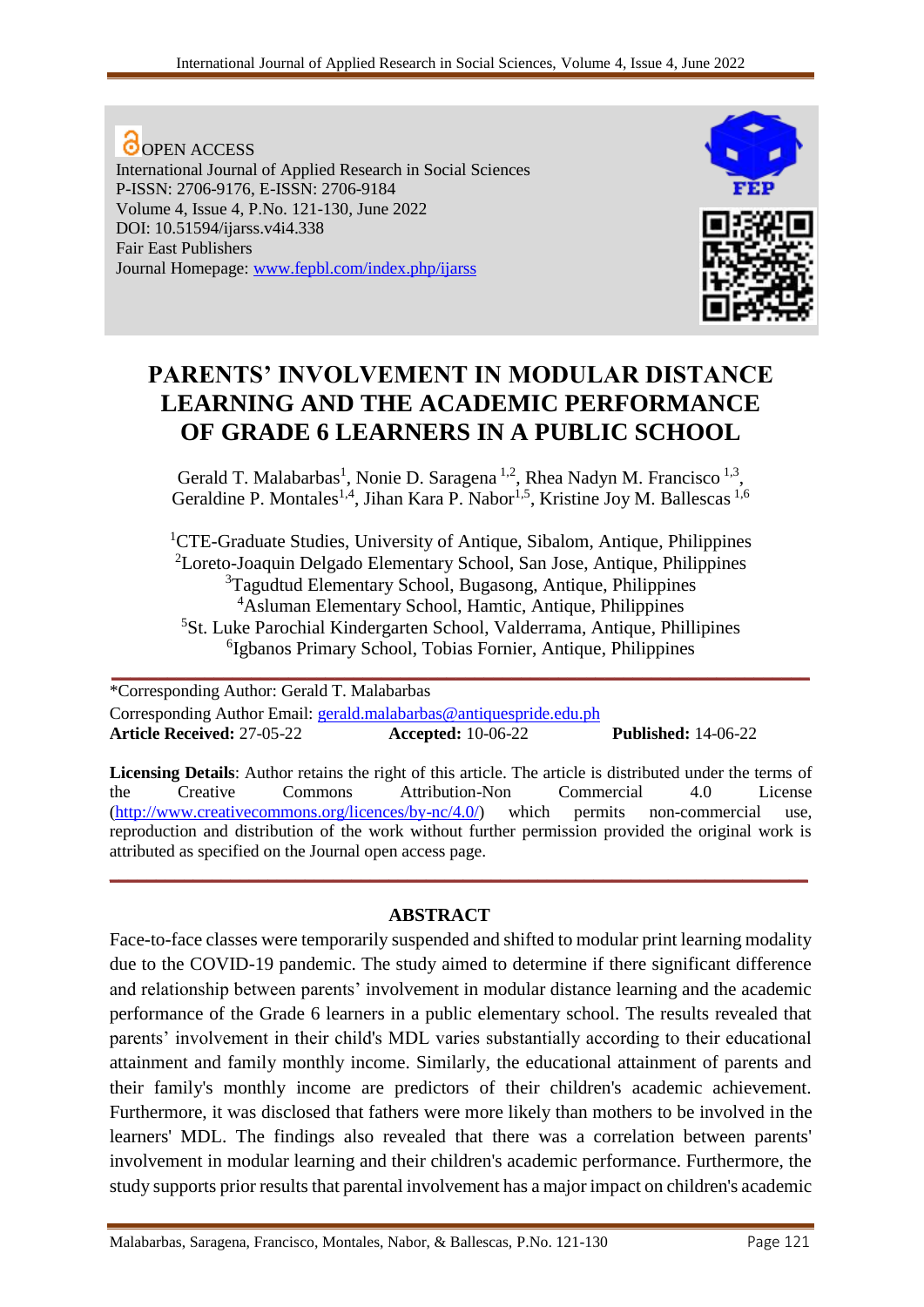achievement. As a result, the researchers urge that parents be heavily involved in modular learning activities and encouraged to participate actively as partners in their children's education.

**Keywords:** Parents' Involvement, Academic Performance, Modular Learning, Learners.

## **INTRODUCTION**

**\_\_\_\_\_\_\_\_\_\_\_\_\_\_\_\_\_\_\_\_\_\_\_\_\_\_\_\_\_\_\_\_\_\_\_\_\_\_\_\_\_\_\_\_\_\_\_\_\_\_\_\_\_\_\_\_\_\_\_\_\_\_\_\_\_\_\_\_\_\_\_\_\_\_\_**

Students perform well in school, no matter what their parent's educational attainment, economic status, and ethnic background are as long as parents are involved in their children's education (Ma et al., 2016). According to Chen (2021), parents can show their children that they are involved in their lives by doing simple things like asking them about school or helping them with homework. Parents who are involved in their children's education not only help them excel academically but also give the teachers more confidence in delivering the lesson to help children reach their full potential.

Coronavirus Disease-19 brought changes in the world of education such as the closure of faceto-face learning. Because of these, the Department of Education implemented different learning modalities such as the modular distance learning (MDL) modality wherein parents and teachers become front liners to continue educating the children. As cited by Panol et al. (2021), parents are the ones who go to school to retrieve and submit modules, additional activities, and other performance tasks for their children. At home, parents help answer the modular activities with their children and monitor their work if all the modules are answered completely. Parents who are busy with work give enough time to help their children answer all activities in their modules. These self-learning modules (SLMs) are printed copies provided by the teachers.

According to Shute et al. (2011) in their conclusion, parents' involvement influences the performance of their children, academically. There were concerns that the improvement of students' academic performance was determined by the level of parents' involvement. Also, Lechuga-Peña and Brisson (2018) found out that parents who lacked involvement in their child's learning were hindered by barriers such as their differences in culture and race, and their status in society. Because of these barriers, parents were viewed as not being interested or less likely to be involved in their child's learning.

With this, this study aims to determine the relationship between parents' involvement in modular learning and the academic performance of Grade 6 pupils in a public elementary school. Specifically, it sought to answer the following objectives: (1) determine the significant difference between the parents' involvement in modular distance learning (MDL) and their profile; (2) determine the significant difference between the academic performance in MDL of the learners and their parents' profile; and (3) determine significant relationship between parents' involvement in MDL and academic performance of the learners.

## **Parenting**

## **LITERATURE REVIEW**

Parenting amid a pandemic has been challenging. Yet, as we approach the COVID-19 pandemic, research is emerging and evolving that can aid us to understand and comprehend which parenting training and practice during the epidemic help our families to thrive, even under this difficult scenario. It is said that parenting in this time of pandemic is fundamentally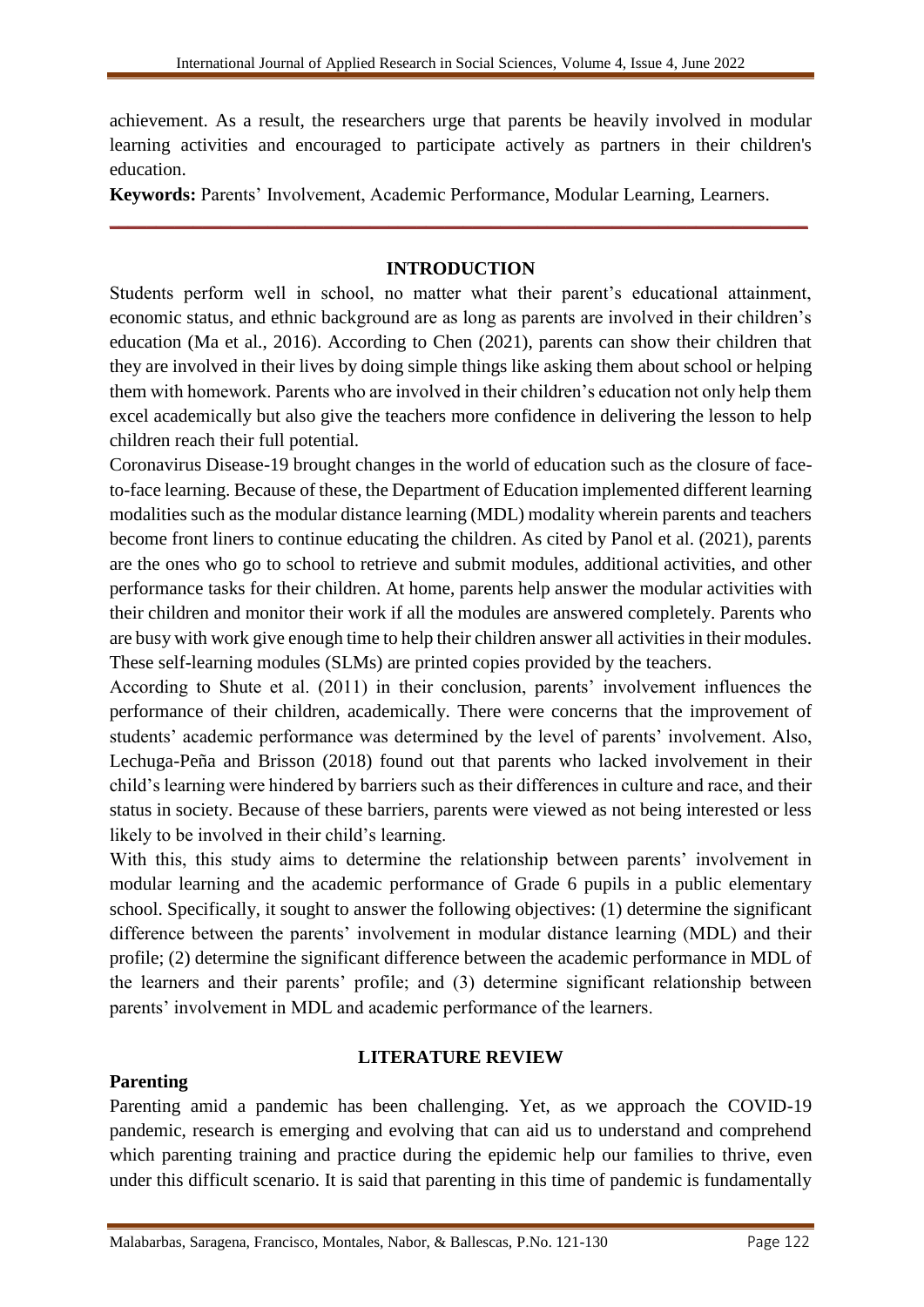the reconstruction from scratch. But somewhere between the shreds and the triumphs, there are a handful of styles we see reaching into the anticipated future. Notwithstanding, parents are still now in the process of trying to explore the uncertainties of raising children during a period of pandemics and strife. In connection, it is said that the occurring parenting challenges surrounding the COVID-19 pandemic may signify that we need to become flexible and use good strategies and skills (Montreuil, 2021).

Moreover, parental involvement and academic performance have always been at the heart of research by school psychologists and educators. Studies have shown that the two constructs are positively related to each other, with most findings demonstrating that parents' involvement with their child's education has benefited them (Ghazvini & Khajehpour, 2011; Marshall & Jackman, 2015). As cited by Chen (2021), it has been revealed that parent involvement is crucial and is essential in a child's education which has been examined in many studies and reports. According to the same article, it has been found that the more parents were involved, the better impact it causes on a child's academic achievement.

In connection, innumerable studies have found that those where parents are involved with their children are those who perform better in school. Those children whose parents are involved are also most likely to get better grades and are taught more highly by teachers compared to those students whose parents are uninvolved. Even though parents become less involved as the child ages, the effects are said to remain in the future. It is said that parents who are more involved in school-based activities and programs most likely have the best effect on their child's grades and home-based parents are also said to have an impact too (Thill, 2017). The same study cited that involved parents help in a child's school performance in many ways such as nurturing mastery orientation towards child's learning and reassuring their self-discipline. In addition, schools need to provide training and programs to at least seek out parents' participation and improve their involvement to help out with their child's education and can help the development of parental involvement.

#### **Learning at Home**

Parents' experience and expertise are believed to be priceless. According to studies, one of the best predictors of a child's success in school is learning at home and parents being involved in their children's education. Parental involvement helps develop self-confidence and motivation in the classroom. Parents who help their children have a multitude of benefits including strengths and weaknesses, spending individual time with children, enlightening, making learning more meaningful, and having higher aspirations (Kiser, 2020). According to the same article, parental involvement at home influences children in a positive way. One of the helpful reasons for parents who are involved is that it helps relieve stress and anxiety for the students who are struggling with their lessons. Parents who have experience and expertise with the various subject matter and life experiences tend to help increase relevance to children. Also, parents who help their children comprehend the content of the lesson and make it more meaningful, are of big help for them to understand.

According to Wang et al. (2020), when parents and their children spend more time together it is likely said to be a good bond where they can both have more time working together in a child's learning activities. In addition, it states that the more parents are open and have time with their children may result in allowing their children to understand that they are present in times when they need hope, and comfort, easing their pain and worry, and even alleviating their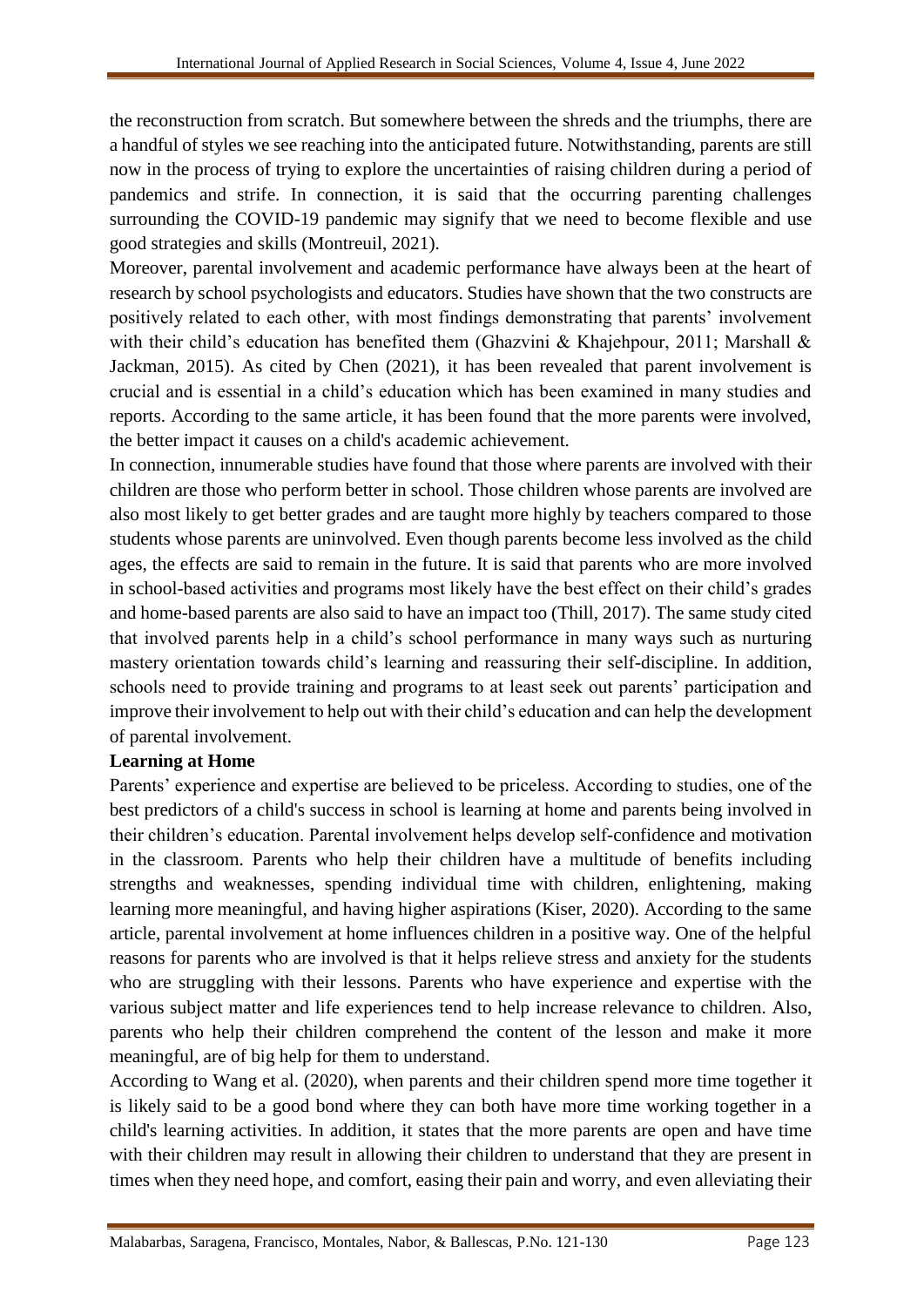anxiety. It has been recommended that programs and interventions should be taught to parents for them to have ideas and understanding of how they should provide emotional support to their children in times that they need it.

As suggested by Zahed, Rezaee, Yazdani, Bagheri, and Nabeiei (2016), it is a highly significant component of parenting associated with the training and growth of talents, skills, the learning about social rules and norms, as well as choices of interests in the forms of hobbies that can transform in careers when both having close relationships and mutual understanding between parents and children. Therefore, it is possible to conclude that high levels of parents' involvement in the learning and disciplining of children could have a reverse effect on accomplishment (Hosokawa & Katsura, 2018)

### **Parental Involvement and Child Characteristics**

Existing research has called attention to parental involvements' essential factor for the achievement and success of students. Parental involvement can be defined in several ways. Recently, Antipkina & Ludlow (2020) suggests parental involvement is a sequence of parenting behaviors from those who represent the lower levels of involvement. In his meta-synthesis, Wilder (2014) found the following parental involvement definitions used in different articles such as parent-child communication about school; home supervision; checking homework; homework assistance; participation in school activities; communication with schools; and parental attitude towards education.

Parental involvement is often focused on the involvement of parents at home and usually involves their behavior towards the educational progress of their children. It is home-based involvement wherein parents help their children with their homework, parental monitoring of school tasks, and involvement with the various forms of participation in the school's activities, and home-school communication, such as parents interacting with teachers (Wilder, 2014). As for a child's characteristics, one variable which influences parental involvement is their age, mostly because it tends to decrease from primary to middle school and even more during high school. Mostly, parents' perceptions that their involvement is less welcomed by their adolescents and lower parental self-efficacy in the learning topics during high school (Hurley et al., 2019).

## **The Development of Modular Learning**

The disruption of the COVID-19 pandemic has affected many schools in the world. Schools including their faculty and staff were suddenly faced with the new normal of teaching and the task to prepare instructional materials to facilitate modular learning as the mode of teaching to sustain the delivery of new normal education to the learners (Regoniel, 2021).

As cited by Bagood (2020), the DepEd tends to address this kind of situation and accepts the challenge in finding avenues to solve the present disruption that COVID-19 Pandemic gives and it directly capacitates its teachers and school heads to become more efficient and effective on the new modality which is the Modular Learning. It may be challenging but the DepEd immediately finds a way to deliver a quality education despite the pandemic.

Modular learning is a type of learning where modules are the platform being used in facilitating students' learning by answering independently (Nardo, 2017). In the same article, modular learning is said to be the new mode of delivery in learning where it uses Self-Learning Modules (SLM) from the most essential learning competencies (MELCS) made by the teachers with the help of curriculum developers. It is a material being used that possesses a quality where it aims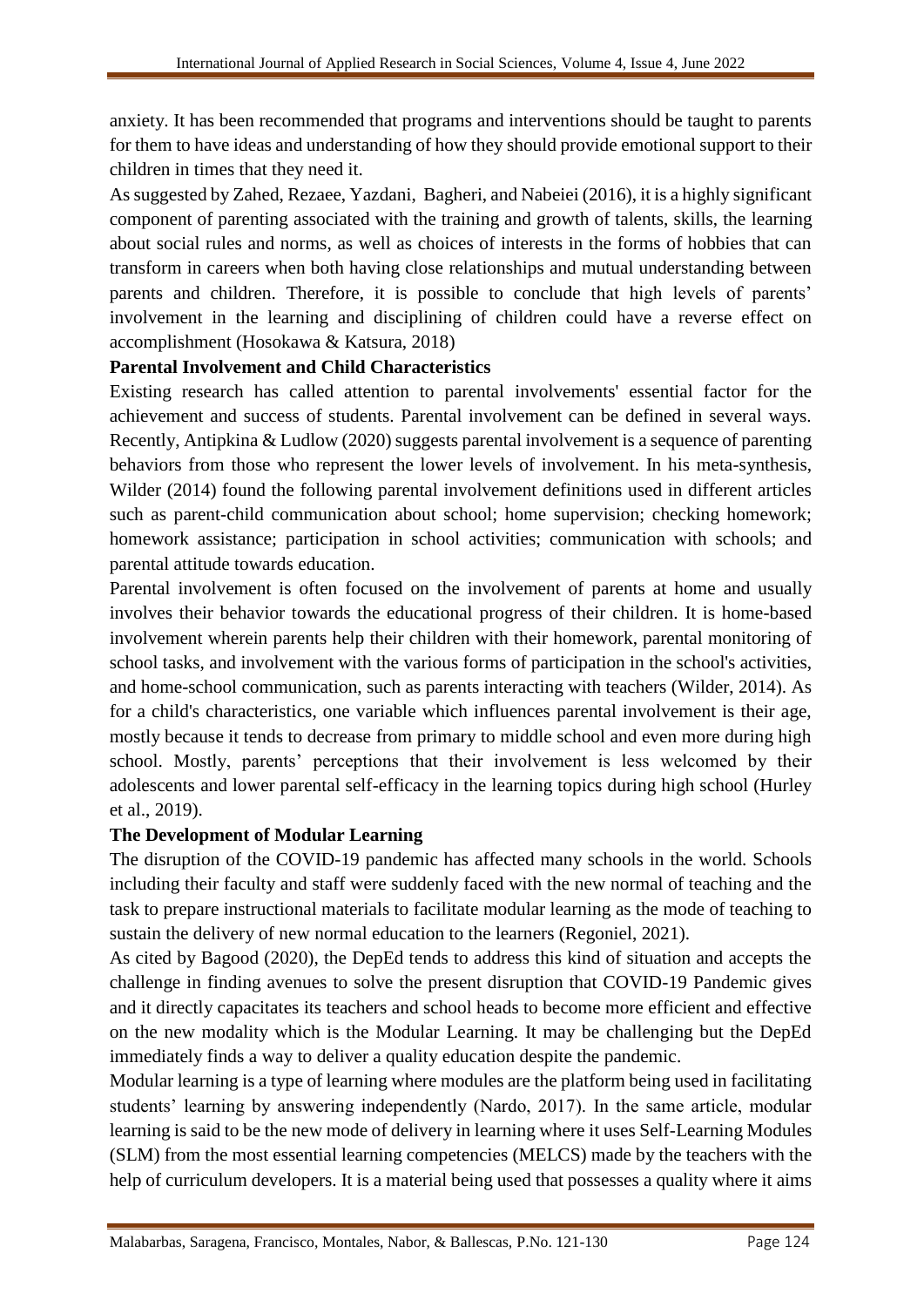to make learners independent individuals and the very essence of the modular instruction is to produce a self-pacing and progressing learner at his rate. In addition to the same article, it states that the use of modules also encourages independent study where it directs the learner to practice or comprehend information on his own to gain the mastery of the topic, concepts, and exercises on modules from the easy level to the difficult one. In support of this, one benefit of using the modules for instruction is the better acquisition of self-study or independent study of the learners whereas they are developing a sense of responsibility in doing their tasks provided in the modules

Based on the study conducted by Ambayon (2020), modular instruction is a better way of teaching the learners to become independent rather than the usual teaching approaches because in this modular approach the students learn in their stride by answering their modules. It is unlimited self-learning where feedback is provided to stimulate the students' ability. Hence, this kind of learning modality increases the student-centered approach to learning.

#### **METHODOLOGY**

The researchers used descriptive-correlational design to determine the relationship between parents' involvement and the academic performance of Grade 6 pupils. Descriptivecorrelational design is attuned to interpreting the association among chosen research variables (Frankfort-Nachmias, Nachmias, & DeWaard, 2015). The participants of the study were parents of Grade 6 pupils in a public elementary school in Antique, Philippines. Moreover, the researchers used an adopted Parents' Involvement Questionnaire designed by Mejia et al. (2009). However, the said tool was validated for its fitness to use in the present study and it obtained Cronbach's alpha coefficient of 0.91. Thus, the instrument was good and accepted since it obtained a Cronbach's value of greater than 0.7 (Taus, 2009). Then, the data were treated and analyzed with the aid of the SPSS.

#### **RESULTS AND DISCUSSION**

#### **Test of Difference Between Parents' Involvement in MDL and their Profile**

Table 1 presents the test of difference in the level of parents' involvement in modular distance learning (MDL) and their profile. The data showed that there was a significant difference in parents' educational attainment ( $p=0.013$ ) and family monthly income ( $p=0.029$ ) to their involvement in modular distance learning of their children. Further, the least significant difference (LSD) was used to compare the two means of the educational attainment of parents. It showed that parents who were college graduates had significant differences among the group (p=0.005) the more higher the parents' education, the more they involved in their child's learning. The study's findings agree with some studies asserting that parents who have a higher level of education are often more involved with their children's education than parents who have a lower level of education (von Otter, 2014; Wang, 2014; Trentalange (2019). In addition, family monthly income is a predictor of parents' involvement in modular learning.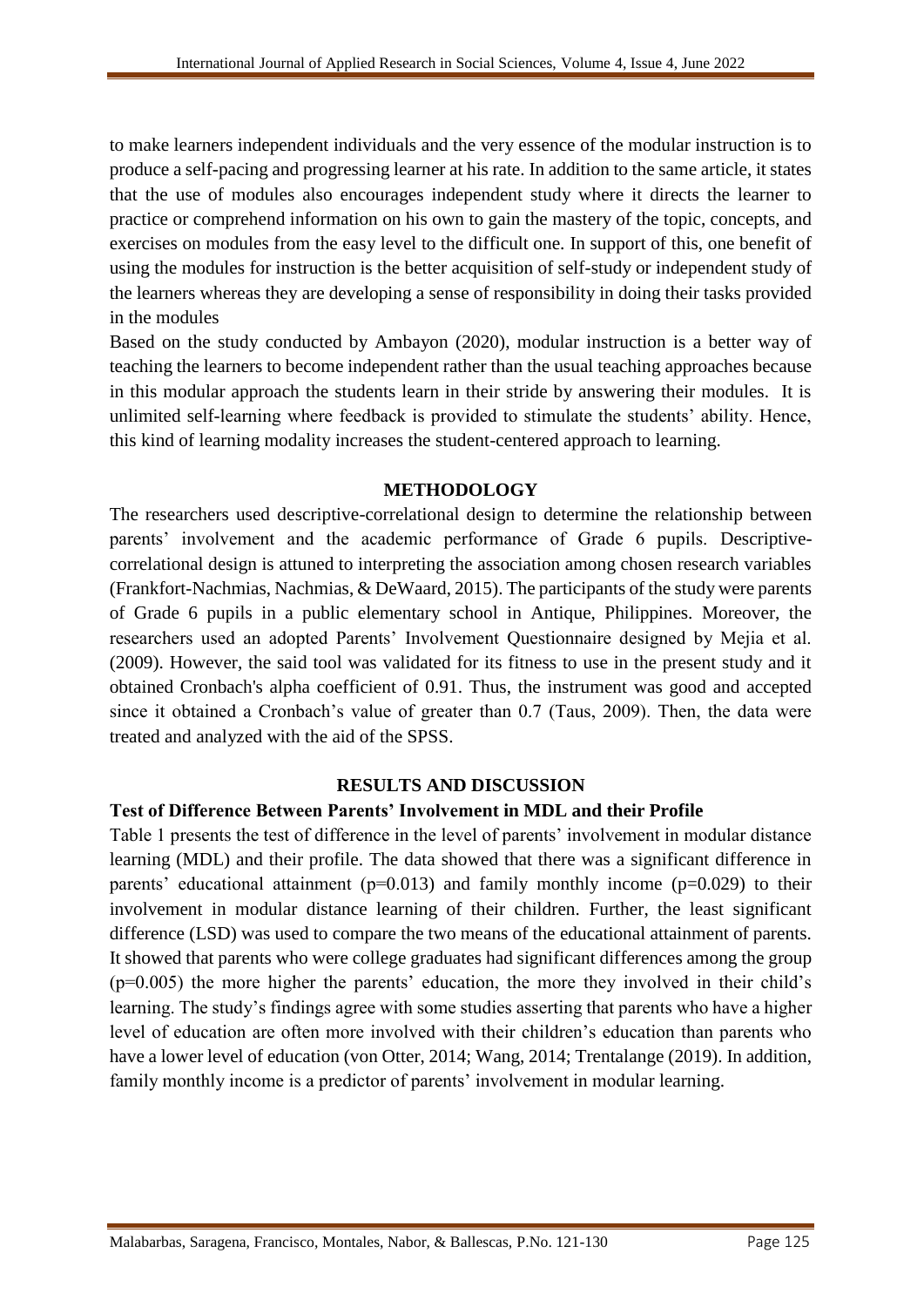| ani |  |
|-----|--|
|-----|--|

*Test of Difference Between the Level of Parents' Involvement in MDL and their Profile*

| <b>Sources of Variance</b>               | <b>Sum of Squares</b> | df | <b>Mean Square</b> | F ratio | p-value  |
|------------------------------------------|-----------------------|----|--------------------|---------|----------|
| Age                                      |                       |    |                    |         |          |
| Between groups                           | 0.786                 | 4  | 0.197              | 0.991   | 0.422    |
| Within groups                            | 8.929                 | 45 | 0.198              |         |          |
| Total                                    | 9.715                 | 49 |                    |         |          |
| Occupation                               |                       |    |                    |         |          |
| Between groups                           | 1.160                 | 5  | 0.232              | 0.879   | 0.328    |
| Within groups                            | 8.555                 | 44 | 0.194              |         |          |
| Total                                    | 9.715                 | 49 |                    |         |          |
| <b>No. of Children</b>                   |                       |    |                    |         |          |
| Between groups                           | 1.600                 | 7  | 0.229              | 1.183   | 0.333    |
| Within groups                            | 8.115                 | 42 | 0.193              |         |          |
| Total                                    | 9.715                 | 49 |                    |         |          |
| <b>Educational Attainment</b>            |                       |    |                    |         |          |
| Between groups                           | 2.018                 | 3  | 0.673              | 4.019   | $0.013*$ |
| Within groups                            | 7.698                 | 45 | 0.167              |         |          |
| Total                                    | 9.715                 | 49 |                    |         |          |
| <b>Employment Status</b>                 |                       |    |                    |         |          |
| Between groups                           | 0.588                 | 3  | 0.196              | 0.988   | 0.407    |
| Within groups                            | 9.127                 | 46 | 0.198              |         |          |
| Total                                    | 9.715                 | 49 |                    |         |          |
| <b>Family Monthly Income</b>             |                       |    |                    |         |          |
| Between groups                           | 1.708                 | 3  | 0.569              | 3.270   | $0.029*$ |
| Within groups                            | 8.008                 | 46 | 0.174              |         |          |
| Total                                    | 9.715                 | 49 |                    |         |          |
| <b>Source of Income</b>                  |                       |    |                    |         |          |
| Between groups                           | 0.699                 | 3  | 0.233              | 1.189   | 0.324    |
| Within groups                            | 9.016                 | 46 | 0.196              |         |          |
| Total                                    | 9.715                 | 49 |                    |         |          |
| Who helps the child in answering modules |                       |    |                    |         |          |
| Between groups                           |                       |    |                    |         |          |
| Within groups                            | 0.498                 | 3  | 0.166              | 0.828   | 0.485    |
| Total                                    | 9.218                 | 46 | 0.200              |         |          |
|                                          | 9.715                 | 49 |                    |         |          |

Level of significance at 0.05

## **Test of Difference Between Academic Performance in MDL of Learners and their Parents' Profile**

Table 2 presents the test of significant differences between academic performance in modular distance learning and their parent's profile. The study revealed that there were significant differences in the educational attainment of parents (p=0.001). Thus, the educational attainment of parents is a predictor of the academic performance of pupils in modular distance learning. It shows that the higher educational attainment of parents has firmly impact on the level of a child's academic progress (Benner, Boyle, & Sadler, 2016; Dubow et al., 2009). In addition, parents' source of income (p=0.041), had a significant difference in the level of academic performance in modular distance learning. Drajea and O'Sullivan's (2014) paper mentioned that family indigence appears as the main barrier to the academic progress of children. Since, parents consumed time for the daily living of their family instead of facilitating their child's learning.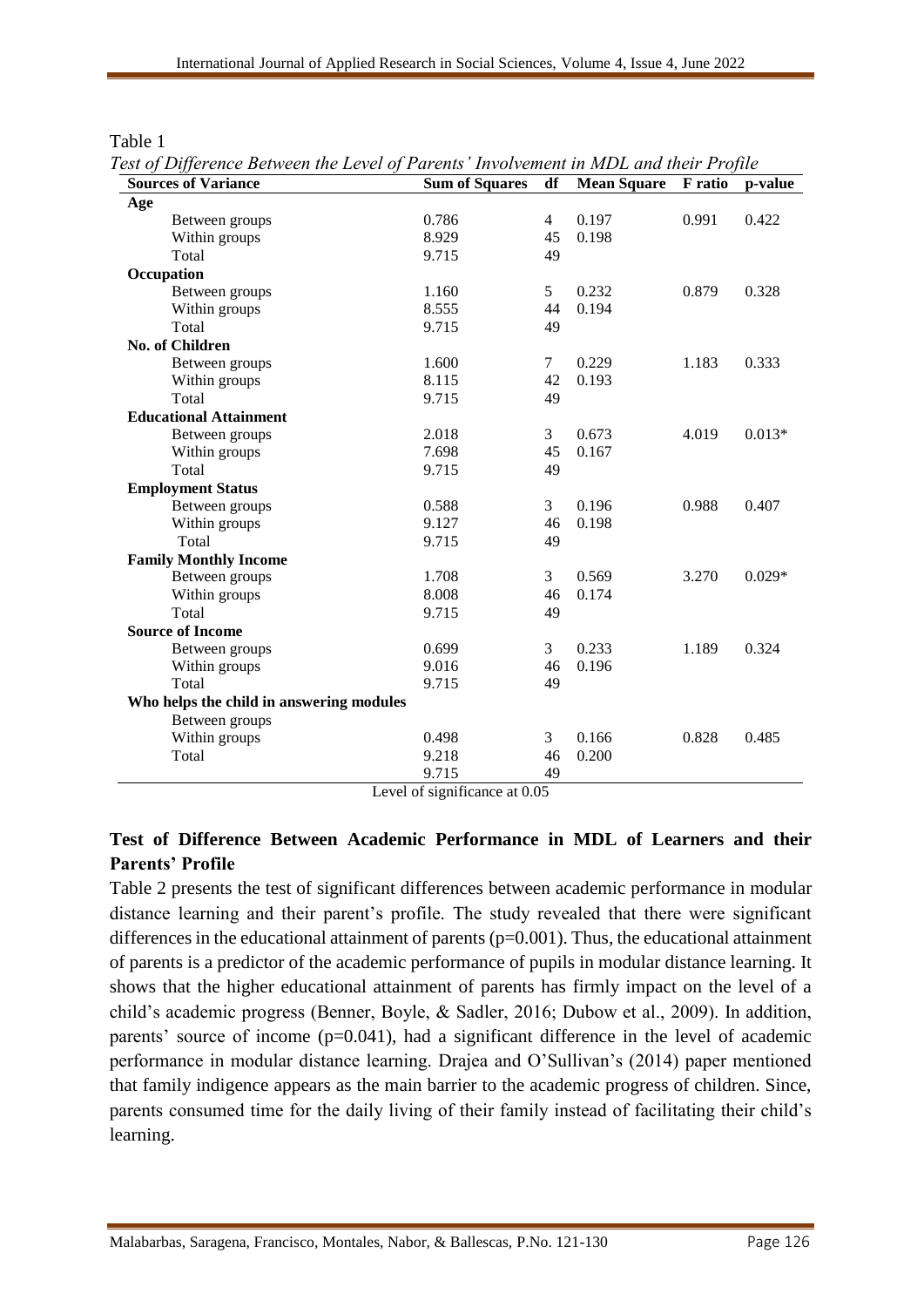| able |  |
|------|--|
|      |  |

| Parents' Profile              |                                           |                |                    |                |           |
|-------------------------------|-------------------------------------------|----------------|--------------------|----------------|-----------|
| <b>Sources of Variance</b>    | <b>Sum of Squares</b>                     | df             | <b>Mean Square</b> | <b>F</b> ratio | p-value   |
| Age                           |                                           |                |                    |                |           |
| Between groups                | 45.924                                    | $\overline{4}$ | 11.481             | 0.897          | 0.474     |
| Within group                  | 576.076                                   | 45             | 12.802             |                |           |
| Total                         | 622.00                                    | 49             |                    |                |           |
| Occupation                    |                                           |                |                    |                |           |
| Between groups                | 66.208                                    | 5              | 13.242             | 1.048          | 0.402     |
| Within groups                 | 555.792                                   | 44             | 12.632             |                |           |
| Total                         | 622.00                                    | 49             |                    |                |           |
| <b>No. of Children</b>        |                                           |                |                    |                |           |
| Between groups                | 127.369                                   | 7              | 18.196             | 1.545          | 0.179     |
| Within groups                 | 494.631                                   | 42             | 11.777             |                |           |
| Total                         | 622.00                                    | 49             |                    |                |           |
| <b>Educational Attainment</b> |                                           |                |                    |                |           |
| Between groups                | 196.828                                   | 3              | 65.609             | 7.098          | $0.001**$ |
| Within groups                 | 425.172                                   | 46             | 9.243              |                |           |
| Total                         | 622.00                                    | 49             |                    |                |           |
| <b>Employment Status</b>      |                                           |                |                    |                |           |
| Between groups                | 80.373                                    | 3              | 26.791             | 2.275          | 0.092     |
| Within groups                 | 541.627                                   | 46             | 11.775             |                |           |
| Total                         | 622.00                                    | 49             |                    |                |           |
| <b>Family Monthly Income</b>  |                                           |                |                    |                |           |
| Between groups                | 67.912                                    | 3              | 22.687             | 1.879          | 0.146     |
| Within groups                 | 554.088                                   | 46             | 12.045             |                |           |
| Total                         | 622.00                                    | 49             |                    |                |           |
| <b>Source of Income</b>       |                                           |                |                    |                |           |
| Between groups                | 101.252                                   | 3              | 33.751             | 2.981          | $0.041*$  |
| Within groups                 | 520.748                                   | 46             | 11.321             |                |           |
| Total                         | 622.00                                    | 49             |                    |                |           |
| Who helps the child in        |                                           |                |                    |                |           |
| answering modules             |                                           |                |                    |                |           |
| Between groups                | 43.170                                    | 3              | 14.390             | 1.144          | 0.342     |
| Within groups                 | 578.830                                   | 46             | 12.583             |                |           |
| Total                         | 622.00<br>Lavel of significance at $0.05$ | 49             |                    |                |           |

*Test of Difference between the Academic Performance in MDL of Learners and their* 

Level of significance at 0.05

## **Relationship between Parents' Involvement in MDL and Academic Performance of Learners**

As shown in the table, there was a significant relationship between parents' involvement in modular learning and the academic performance of the Grade 6 learners. Therefore, if the parents' involvement is high, learners' academic performance is also high. Sheldon, (2009) was mentioning that many studies proved that students who achieved higher academic proficiency were extremely supported by parents, as cited by Đurišić & Bunijevac (2017). Table 3

*Test of Correlation Between Parents' Involvement in MDL and the Academic Performance of the Learners*

|                             | <b>Parents' Involvement</b>                   |         |                 |  |
|-----------------------------|-----------------------------------------------|---------|-----------------|--|
|                             | r-value                                       | p-value | <b>Decision</b> |  |
| <b>Academic Performance</b> | 0.28                                          | 0.047   | Significant     |  |
|                             | *Correlation is significant at the 0.05 level |         |                 |  |

Malabarbas, Saragena, Francisco, Montales, Nabor, & Ballescas, P.No. 121-130 Page 127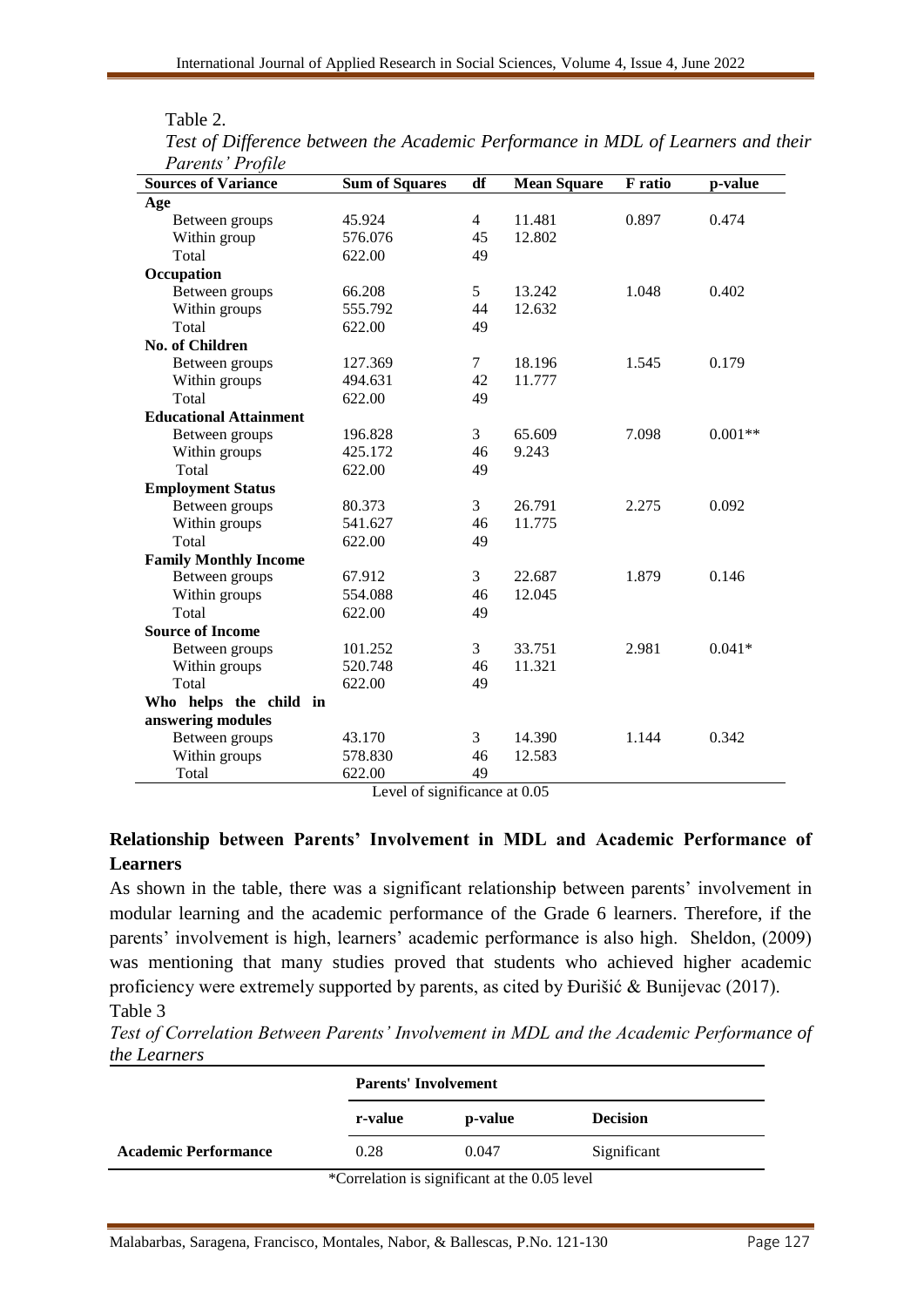#### **CONCLUSION AND RECOMMENDATION**

Based on the findings of the study, the involvement of parents in the MDL of their child has greatly differed as to their educational attainment and family monthly income. Likewise, parents' educational attainment and their family's monthly income are predictors of the academic performance of the learners. More so, it was also shown that fathers were more likely involved in the MDL of the learners than mothers. Findings also divulged that there was a relationship between parents' involvement in modular learning and the academic performance of the learners. Further, the study also conforms to different previous findings that the participation of parents had a significant effect on children's academic progress. Thus, the researchers recommend that there shall be close involvement of parents in modular learning activities and encourage active participation as partners in their child's learning.

#### **References**

- Ambayon, E. (2020). Modular-based approach and student's achievement in literature. *International Journal of Education and Literary Studies, 8*(3), 32-26. <https://doi.org/10.7575/aiac.ijels.v.8n.3p.32>
- Antipkina, I., & Ludlow, L. (2020). Parental involvement as a holistic concept using Rasch/Guttman scenario scales. *Journal of Psychoeducational Assessment*, *38*(7), 846- 865.<http://doi.org/10.1177/0734282920903164>
- Bagood, J. B. (2020). Teaching-learning modality under the new normal. *Philippine Information Agency*.<https://pia.gov.ph/features/articles/1055584>
- Benner, A. D., Boyle, A. E., & Sadler, S. (2016). Parental involvement and adolescents' educational success: The roles of prior achievement and socioeconomic status. *Journal of Youth and Adolescence, 45*(6), 1053–1064. [https://doi.org/10.1007/s10964-016-](https://doi.org/10.1007/s10964-016-0431-4) [0431-4](https://doi.org/10.1007/s10964-016-0431-4)
- Chen, G. (2021). Parental involvement is key to student success. *Public School Review*. [https://www.publicschoolreview.com/blog/parental-involvement-is-key-to-student](https://www.publicschoolreview.com/blog/parental-involvement-is-key-to-student-success)[success](https://www.publicschoolreview.com/blog/parental-involvement-is-key-to-student-success)
- Đurišić, M., & Bunijevac, M. (2017). Parental involvement as an important factor for successful education. *Center for Educational Policy Studies Journal*, *7*(3), 137-150 <https://files.eric.ed.gov/fulltext/EJ1156936.pdf>
- Drajea, A., & O'Sullivan, C. (2014). Influence of parental education and family income on children's education in rural Uganda, *1*(3), 147-166. <https://files.eric.ed.gov/fulltext/EJ1055201.pdf>
- Dubow, E., Boxer, P., & Huesmann, L. (2009, July). Long-term effects of parents' education on children's educational and occupational success: Mediation by family interactions, child aggression, and teenage aspirations. *Merrill Palmer Q (Wayne State University Press), 55*(3), 224–249. Doi:10.1353/mpq.0.0030. <https://www.ncbi.nlm.nih.gov/pmc/articles/PMC2853053/pdf/nihms140890.pdf>
- Frankfort-Nachmias, D., Nachmias, C., & DeWaard, J. (2015). *Research Methods in the Social Science*, *8th Edition*. Worth Publishers, New York.
- Hosokawa, R., & Katsura T. (2018, December). Role of parenting style in children's behavioral problems through the transition from preschool to elementary school according to gender in Japan. *International Journal of Environmental Research and Public Health,*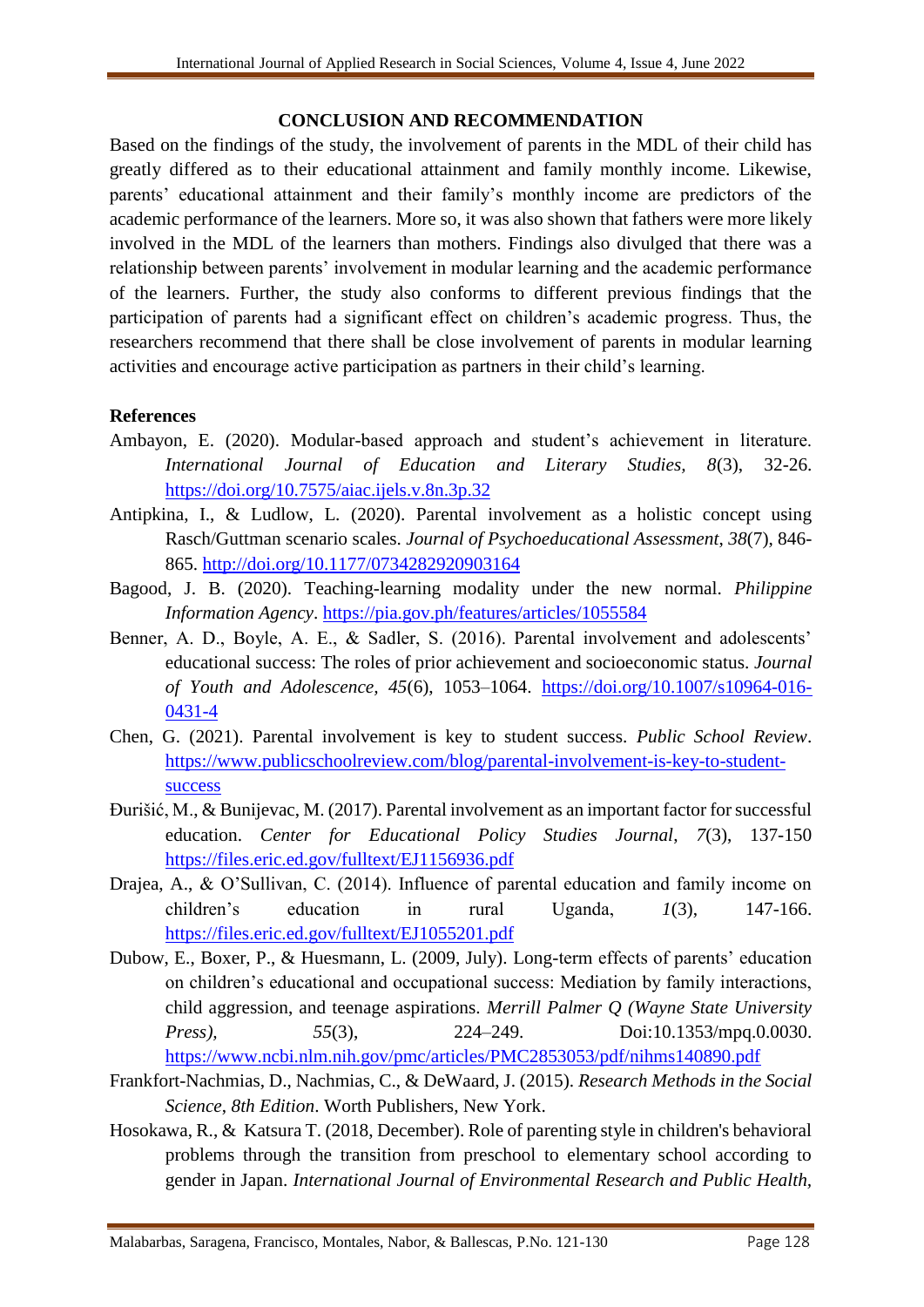*16*(21), 1-17. Doi:10.3390/ijerph16010021. [https://www.mdpi.com/1660-](https://www.mdpi.com/1660-4601/16/1/21#cite) [4601/16/1/21#cite](https://www.mdpi.com/1660-4601/16/1/21#cite)

- Hurley, K., Lambert, M., & D'Angelo, J. (2019). Confirmatory factor analyses comparing parental involvement frameworks with secondary students. *Journal of Emotional and Behavioral Disorder*, *27*(2), 947-964.<https://doi.org/10.1177/1063426618763112>
- Lechuga-Pena, S., & Brisson, D. (2018). Barriers to school-based parent involvement while living in public housing: A mother's perspective. *Qualitative Report*, *23*(5), 1176- 1187. [https://asu.pure.elsevier.com/en/publications/barriers-to-school-based-parent](https://asu.pure.elsevier.com/en/publications/barriers-to-school-based-parent-involvement-while-living-in-public)[involvement-while-living-in-public](https://asu.pure.elsevier.com/en/publications/barriers-to-school-based-parent-involvement-while-living-in-public)
- Ma, X., Shen, J., Krenn, H., Hu, S., & Yuan, J. (2016). A meta-analysis of the relationship between learning outcomes and parental involvement during early childhood education and early elementary education. *Educational Psychology Review, 28*, 771–801. <https://doi.org/10.1007/s10648-015-9351-1>
- Marshall, I., & Jackman, G. (2015). Parental involvement, student active engagement and the 'secondary slump' phenomenon- evidence from a three-year study in a Barbadian secondary school. *International Education Studies, 8*(7), 84-96. <http://dx.doi.org/10.5539/ies.v8n7p84>
- Mejia. (2009). Increasing student engagement by supporting sustainable partnerships between local communities and the Hawaii Department of Education. *The Learning Coalition*. <http://www.thelearningcoalition.org/complete-document-library/>
- Montreuil, T. (2021, February 2). Parenting in a pandemic: How to develop stronger family relationships during COVID-19. *The Conversation.*  [https://theconversation.com/parenting-in-a-pandemic-how-to-develop-stronger](https://theconversation.com/parenting-in-a-pandemic-how-to-develop-stronger-family-relationships-during-covid-19-149699)[family-relationships-during-covid-19-149699](https://theconversation.com/parenting-in-a-pandemic-how-to-develop-stronger-family-relationships-during-covid-19-149699)
- Nardo, M. (2017). [Modular instruction enhances learner autonomy.](http://pubs.sciepub.com/education/5/10/3/index.html#Cor) *American Journal of Educational Research, 5*(10), 1024-1034. Doi:10.12691/education-5-10-3. <http://pubs.sciepub.com/education/5/10/3/education-5-10-3.pdf>
- Panol, R., Caballes, D., Javillonar, M., Vasquez, A., & Vasquez, M. (2021). Parental involvement in students' completion of learning tasks in Science. *International Journal of Scientific Research, 7*(5), 1-7. [https://www.isroset.org/journal/IJSRMS/full\\_paper\\_view.php?paper\\_id=2382#parent](https://www.isroset.org/journal/IJSRMS/full_paper_view.php?paper_id=2382#parentHorizontalTab3) [HorizontalTab3](https://www.isroset.org/journal/IJSRMS/full_paper_view.php?paper_id=2382#parentHorizontalTab3)
- Regoniel, P. (2021, June 22). *Modular Learning: 8 Tips for Effective Teaching*. <https://simplyeducate.me/2021/06/22/modular-learning/>
- Sheldon, S. (2009). *In School, Family, and Community Partnerships: Your Handbook for Action (3rd ed.).* USA: Corwin Press.
- Shute, V., Hansen, E., Underwood, J., & Razzouk, R. (2011). A review of the relationship between parental involvement and secondary school students' academic achievement. *Education Research International*, 1-11. <https://doi.org/10.1155/2011/915326>
- Taus, J. (2021). Amidst the online learning in the Philippines: Parental involvement and its relationship to the student's academic performance. *International Engineering Journal for Research & Development, 6*(3), 1-15 <https://www.iejrd.com/index.php/%20/article/view/2072/1893>